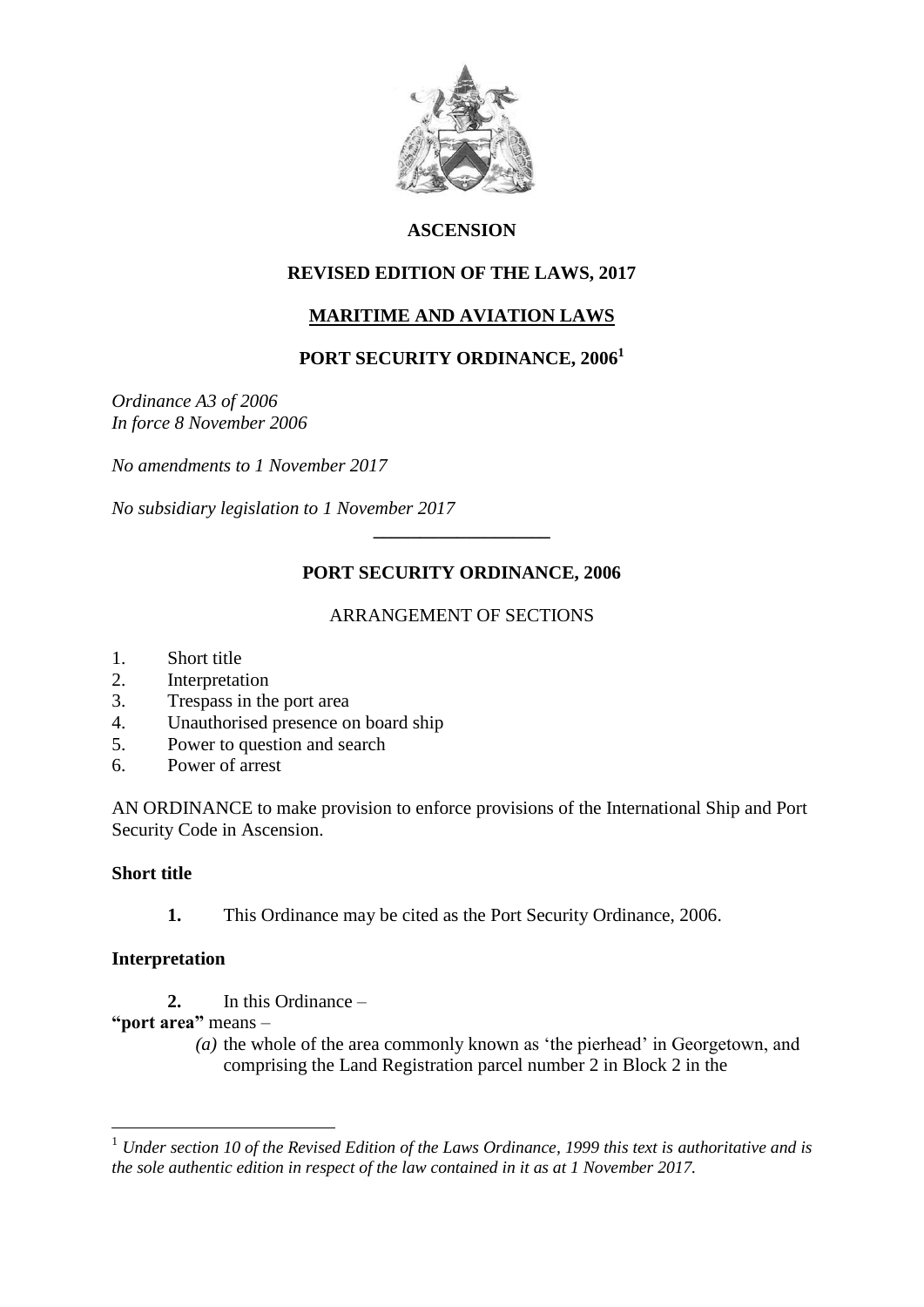Georgetown Registration Section, together with that part of the sea which lies within 1000 metres of any part of the said land; and

*(b)* any other area or areas of land (including land covered by water) that the Governor declares to be a port area by notice in the *Gazette;*

**"port security officer"** means and includes the Harbour Master, every deputy or assistant harbour master, every customs officer, every police officer, and any other person appointed by the Administrator to be a port security officer.

#### **Trespass in the port area**

**(1)** Subject to subsection (1A) a person who, without the consent of a port security officer or other lawful authority, enters the port area or remains in the port area when requested to leave by a port security officer, commits an offence. Penalty: A fine of £5,000 or imprisonment for 12 months, or both.

**(1A)** A person does not commit an offence under subsection (1) unless it is proved that the person entered the port area or remained in the port area when requested to leave by a port security officer at a time when the Harbour Master has caused a sign to be prominently displayed at the entrance to the pierhead to the effect that a person who enters the port area without the consent of a port security officer or remains in the port area when requested to leave by a port security officer commits an offence.

**(2)** If, in any proceedings for an offence under this section, the defendant claims that the defendant had the consent of a port security officer or other lawful authority, the defendant must prove that fact.

## **Unauthorised presence on board ship**

**4. (1)** It is an offence for a person , not being a person who is either engaged in Her Majesty's service or has lawful authority to do so or other reasonable excuse, to –

- *(a)* go on board any relevant ship without the consent of the master or of any other person authorised to give it; or
- *(b)* remain on board any relevant ship after being requested to leave by the master or a port security officer.

Penalty: A fine of £5,000 or imprisonment for 12 months, or both.

**(2)** In this section, **"relevant ship"** means any ship, lighter, boat, raft, or similar vessel which is within the port area.

#### **Power to question and search**

- **5. (1)** A person entering the port area must –
- *(a)* answer questions any port security officer may put to the person with respect to the purpose of the person's entry, or concerning any baggage or other property carried with the person; and
- *(b)* if so required by the port security officer, produce that baggage or other property for examination at a place and in a manner the officer directs.
- **(2)** It is an offence for a person to –
- *(a)* make a false statement to a port security officer, in relation to the purpose of